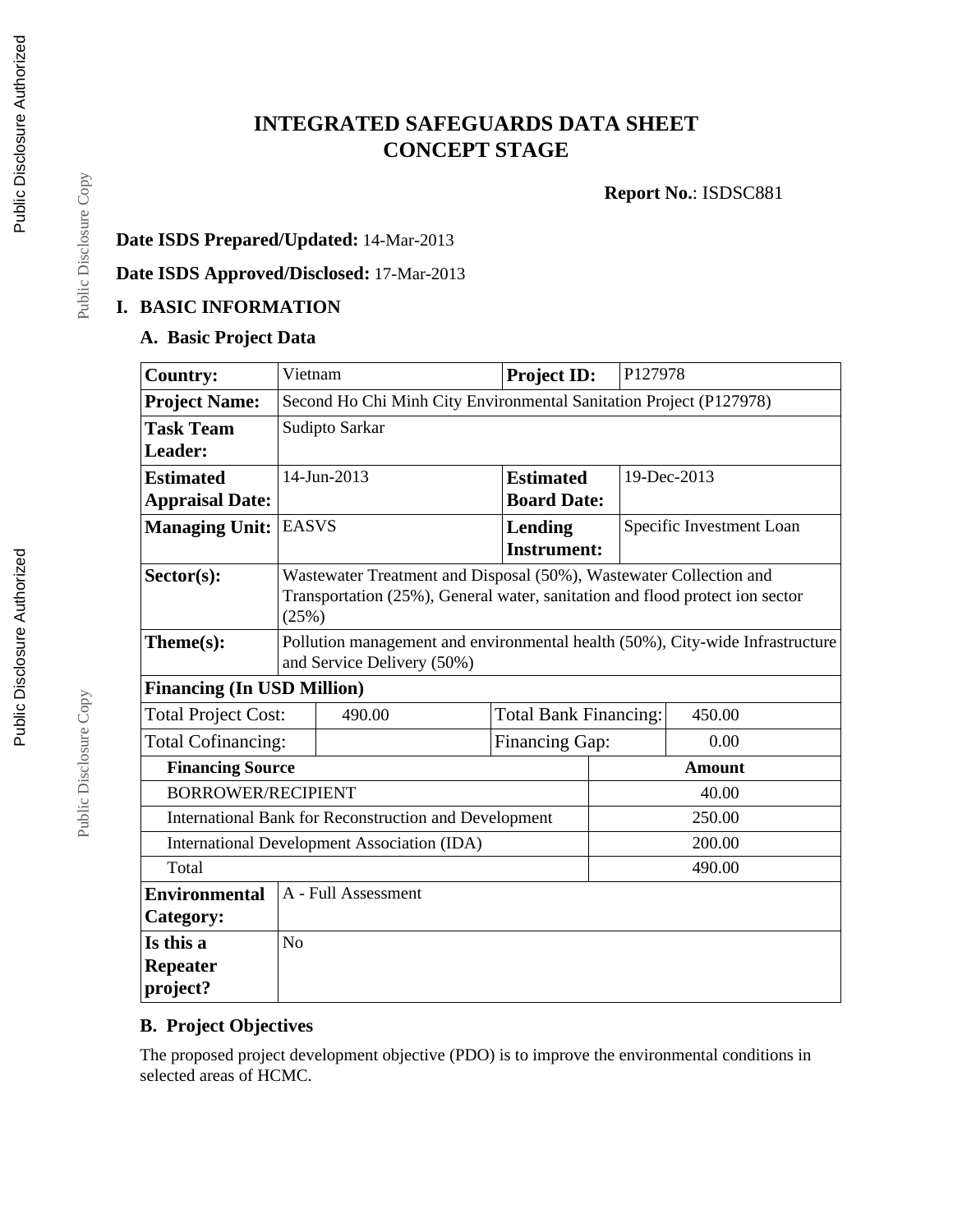#### **C. Project Description**

HCMC's core urban area is divided into four main catchment areas: (a) Nhieu Loc-Thi Nghe (NLTN); (b) Tau Hu – Doi Te - Ben Nghe (THDTBN); (c) Tan Hoa - Lo Gom (THLG); and (d) Tham Luong - Ben Cat (TLBC). Together these four areas cover over halfofHCMC's population and most of its urban population. Over the past ten years, HCMC has undertaken a program to gradually clean-up these catchment areas improving their hydraulic capacity for drainage and installing and upgrading sewers and wastewater interceptors.

The World Bank has been actively supporting this process. The Bank-financed first HCMC Environmental Sanitation Project (HCMC ES) has effectively upgraded the NLTN catchment area and canal through the construction of over 70 kilometers of sewers, 8 kilometers of sewer interceptor, installation of a pumping station, and dredging and improving the embankments of the canal for improved drainage capacity. The result has been reduced flooding and the centralized collection of wastewater for over 1.2 million people in the catchment area. The HCMC ES2 project is a natural continuation of the Bank's HCMC ES project which closes on June 30, 2012. Under the first project, through the construction of an interceptor and rehabilitation of the drainage system, wastewater from the NLTN basin would be transferred to a pump station. Once the pump station is operational, the wastewater would be pumped under the Saigon River to

District 2. The pump station and the pipe that will transfer the wastewater under the Saigon River were also included as part of the HCMC ES project. Under HCMC ES2, the focus would be to treat the wastewater from the NLTN basin. The wastewater treatment plant will be located in District 2 which is a new development area and will eventually be a financial center and provisions will be made under the project to also treat the wastewater generated in District 2.

The total cost of the project is estimated to be around US\$490 million with the proposed Bank financing of US\$450 million (US\$200 million IDA; and US\$250 million IBRD). The remaining financing (US\$40 million) will be from HCMC resources which would include financing costs of resettlement and land acquisition. The following three components are proposed:

Component 1: Wastewater Interceptor (estimated cost of US\$90 million with contingencies). An eight kilometer long interceptor (diameter of at least 3 meters) is planned in District 2 to transfer the collected wastewater from the NLTN basin to a wastewater treatment plant. The proposed routing of the interceptor will take into account the plans for development of District 2 and the capacity of the interceptor would be sufficient to also eventually transfer the wastewater from District 2 once the area develops. The HCMC authorities are planning to install secondary and tertiary sewerage pipes for District 2 and currently such investments are not included in the project. However, during project preparation the Bank will have further discussions with HCMC authorities to determine whether the project: (a) will support the construction of sewerage pipes in District 2; and/or (b) will support the rehabilitation of existing sewerage pipes and household connections in the NLTN Basin.

Component 2: Wastewater Treatment Plant (estimated cost of US\$370 million with contingencies). A wastewater treatment plant is planned for which various options are being considered, taking into account the need to meet environmental requirements and least cost, including investment cost and combined cost. The capacity of the treatment plant will also be reviewed during project preparation taking into consideration the actual water flows to the pump station during wet weather (storm water and wastewater) and dry weather (wastewater) flows – at this stage a plant with a capacity of 480,000 m3/day is being considered but this needs to reviewed further. The treatment plant will be built in phases. The wastewater treatment plant will be sized based on hydraulic and biological loads to be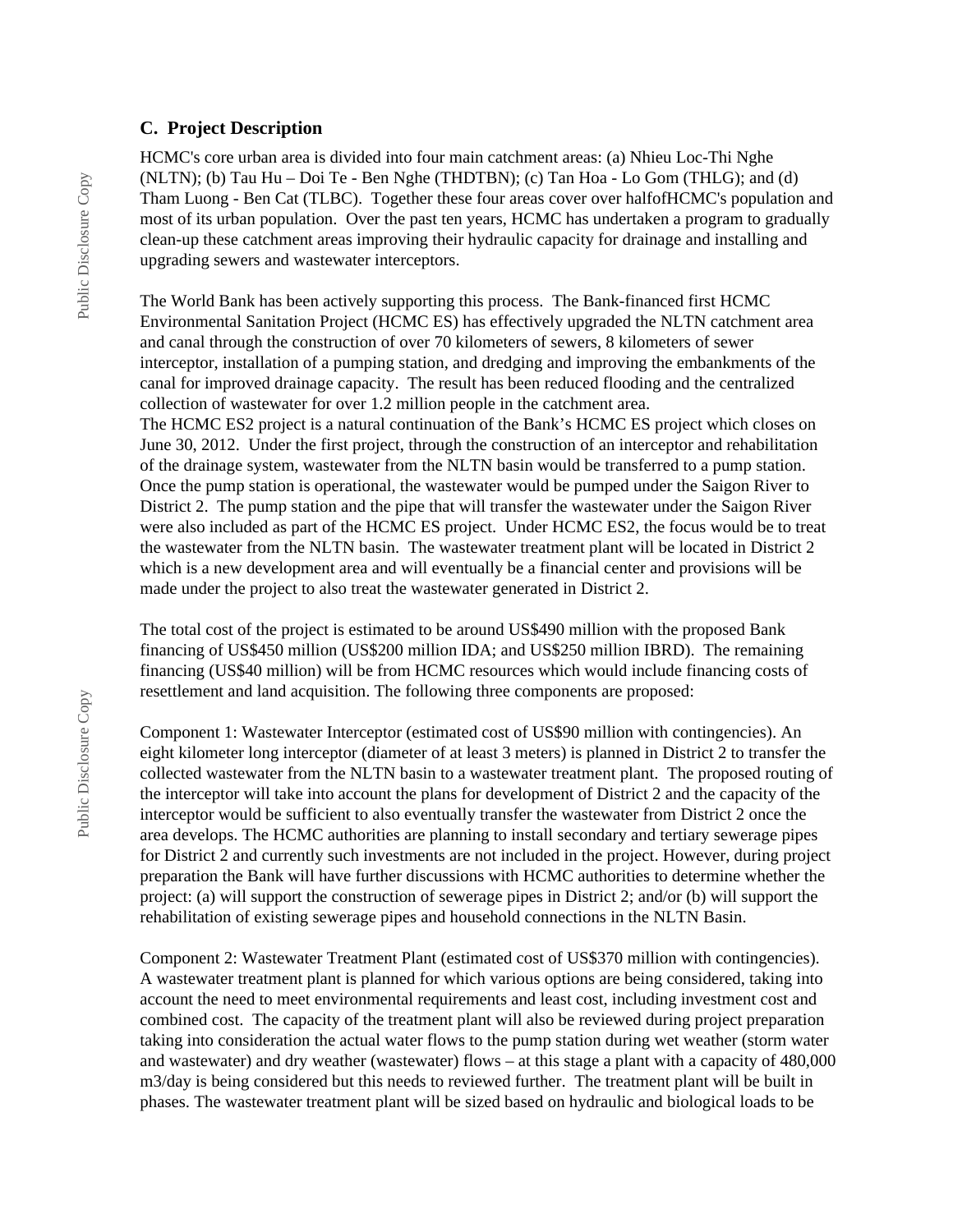determined with actual measurements during project preparation. A Design Build (DB) or a Design Build Operate (DBO) scheme is being considered where a private company will design and build the system. Under a DB scheme, the operations of the plant will be handed back to HCMC officials; under a DBO scheme the private sector will operate the plant for a given period of time and also train local staff on the operation of the plant. This treatment plant is going to be one of the largest wastewater treatment plants in Vietnam and it would be important to bring in international experience in cost effective ways to operate the plant. The project will also include a sludge disposal facility, most likely to be constructed through the resources of HCMC.

Component 3: Investment Support and Institutional Development (estimated cost of US\$30 million). For a project of this size, it would be important for HCMC to have the necessary resources to ensure that the investments are carried out in a proper way and that wastewater and sanitation management in the city is sustainable from environment and financial standpoints. The cost of this component is less than 7 percent of the value of investments and is fully in line with practices elsewhere.

Under the Investment Support (US\$20 million over six years), it is planned that a consulting company will be hired to assist with the pre-qualification process to select bidders for the interceptor and wastewater treatment plant, supervise construction, and regularly report to HCMC officials on the progress made. Also, support will be provided to the HCMC authorities to implement the Environmental and Social Management Plan (ESMP) and develop capacity on safeguards matters. Under Institutional Development (US\$10 million over six years), the following activities are planned: update of the HCMC sewerage master plan, including drainage management as the sewers and storm water drains are connected; better septage management which would inclu de measures such as having an updated inventory of septic tanks in the project area, review of the septic tank cleaning records and ways to systematically increase the emptying of septic tanks, and recommendations on septage (solids from the septic tanks) collection and disposal practices in an environmentally friendly manner; public awareness on sanitation practices in HCMC, including a program where the public should be informed about the need to not discharge solid waste in the drains as this blocks the flow of water creating floods; and institutional support to Steering Center of the Urban Flood Control Program (SCFC) and the Urban Drainage Company (UDC).

### **D. Project location and salient physical characteristics relevant to the safeguard analysis (if known)**

The proposed wastewater treatment plant and the interceptor line would be constructed in District 2 – an area which is not yet fully developed and where the infrastructure (roads, water, sewerage lines) will be put in place in the medium to long term. Most of the land is agricultural in nature and is prone to flooding. Thus, the project design will consider flood protection measures for the wastewater treatment plant so that its operation is not interrupted.

#### Environment Aspects

Overall, the project will not have an adverse effect on the environment but will contribute towards reducing the organic pollution from human waste that is being currently discharged to the Saigon and Dong Nai rivers. Nevertheless, the project is considered an Environmental Category A project since its impact would be significant, irreversible and diverse.

Wastewater collected through activities under the HCMCES project (previous project) will be transferred to District 2. Under the proposed project (HCMCES2), the main project areas would be in District 2, where the interceptor and wastewater treatment plant would be located. In addition, the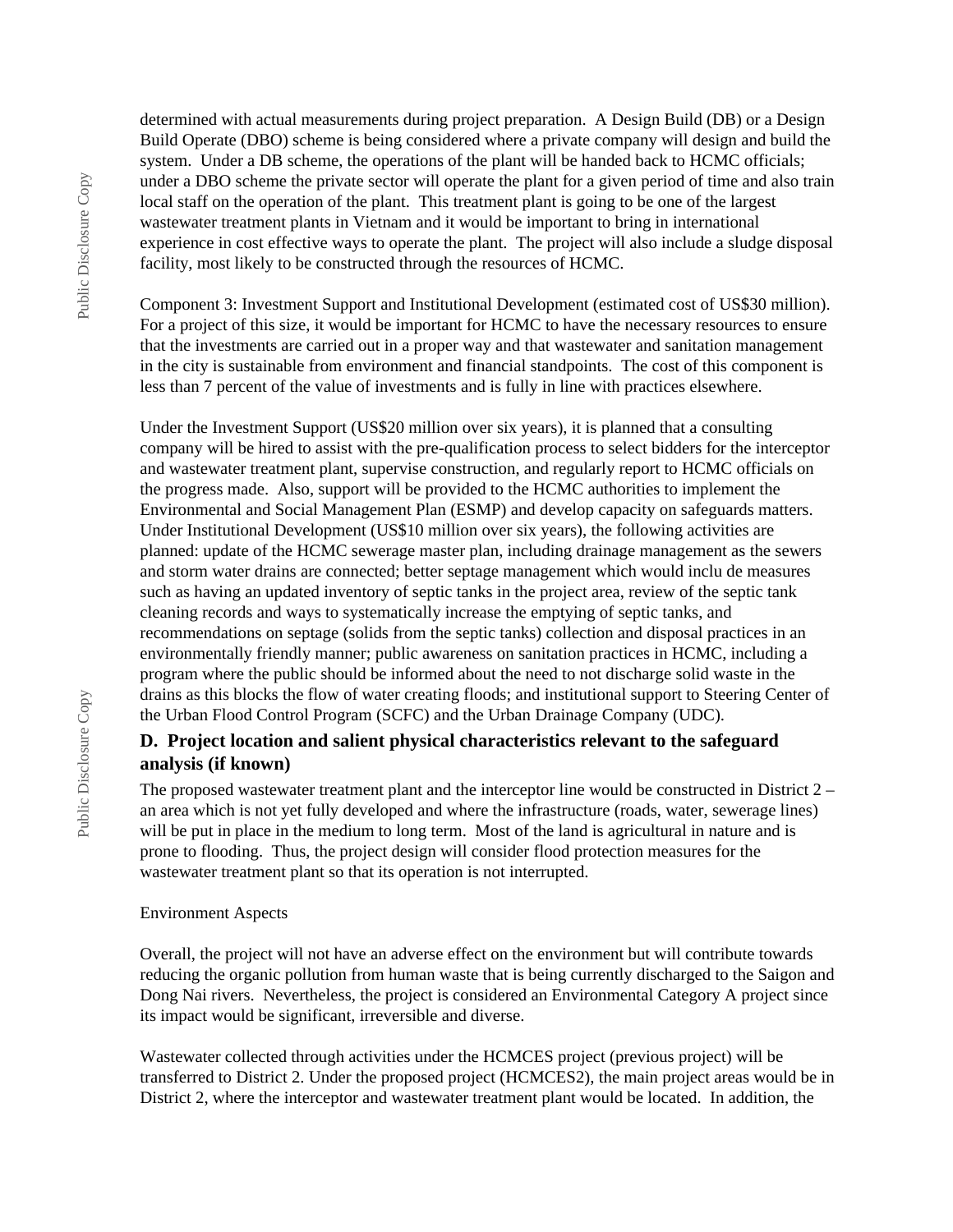sludge disposal area (location to be determined prior to appraisal and likely to be located outside District 2) would also be part of the project. Furthermore, if additional sewerage pipes in District 2 are included in the project or if rehabilitation of existing sewerage pipes and household connections in the NLTN area are included in the project, those areas would also be included as part of the project.

During the construction stage, there will be disruptions in traffic and there will be environmental impacts due to noise and dust. These impacts would be identified and mitigation measures will be put in place. The traffic may be disrupted due to the construction of the interceptor but since the District 2 area is not yet fully developed and a pipe jacking method of construction is being considered where open excavation is not necessary, the disruptions may be minimal. Further, the construction could be carried out in the night to minimize traffic disruptions – a procedure that was followed in the first Ho Chi Minh City Environmental Sanitation Project.

During the operational stage, the main issues to address would be: a) odor from processing the wastewater; different technical measures to control odor are being considered to mitigate this issue. Furthermore, a buffer zone is expected to be created around the wastewater treatment plant that will reduce the impact of odor for the nearby residents; and b) management of the sludge that would be generated from the wastewater plant. The volume of the sludge that would be generated would depend on the treatment technology chosen and during preparation, measures will be defined in the Environmental Management Plan on ways to manage, transfer, and dispose the sludge in an environmentally sustainable manner.

At appraisal, an Environmental Impact Assessment (EIA) would be prepared which would also include an Environmental and Social Management Plan (ESMP), integrating the Social Assessment that is also being conducted (see next section: Social Aspects). The EIA will include an Environmental Code of Practice for the installation of traditional sewers. Public consultation will take place for the preparation of the EIA. Furthermore, since this is the second phase of a prior project which is located within the area of influence of this project, a review of the performance and lessons learned of the Phase 1 project will be undertaken and incorporated into the EA and ESMP and assist in identifying improvements and related capacity building requirements as needed for Phase 2.

The ESMP will provide the process and procedures to be followed to manage and mitigate environmental and socially related impacts including monitoring, responsibilities, institutional arrangements, capacity building requirements to implement, and costs. The cost of implementing the ESMP that will be defined and would be included in the project cost so that adequate funds are in place to address environmental and social concerns.

#### Social Aspects

A Resettlement Action Plan (RAP) will be prepared and disclosed prior to appraisal, to address mitigation of social impacts of the project for project affected persons, particularly affected households at the proposed location of the Waste Water Treatment Plant (WWTP). The RAP would include due diligence that would be undertaken on any resettlement actions that were taken prior to June 4, 2012 (identification mission), and will address any gaps in compensation entitlement and resettlement policy in accordance with domestic laws and policies as well as World Bank safeguards policies. The RAP will cover: (a) permanent loss of agricultural land, residential land, houses, structures, graves, standing crops and trees, income and/or business or productive assets, and/or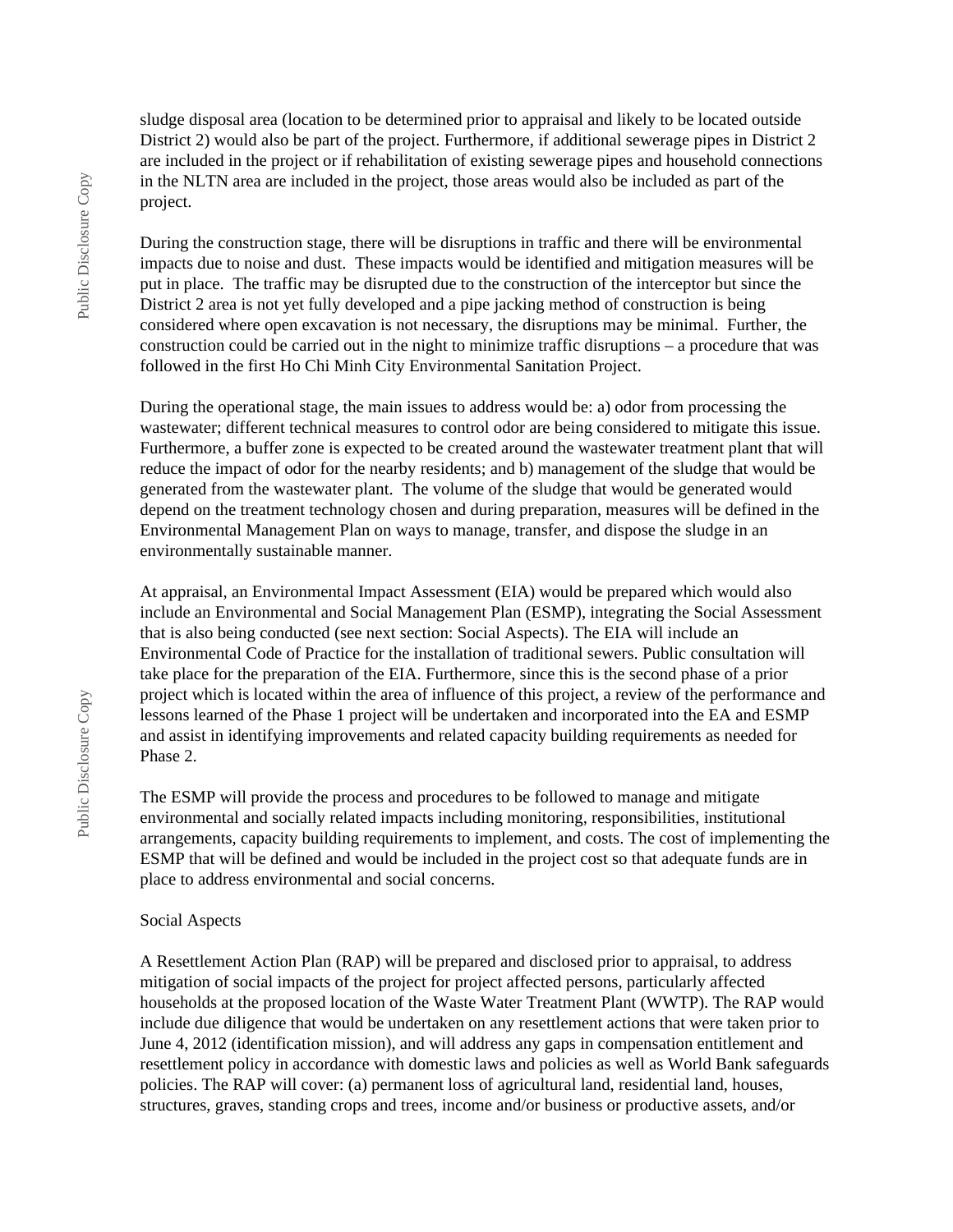public structures; (b) temporary impacts during construction; (c) an income restoration program, if needed; and (d) the Grievance Redress Mechanism.

Furthermore, a Resettlement Policy Framework (RPF) will be prepared and disclosed prior to appraisal. The RPF will outline the procedures to be followed for any future land acquisitions and/or resettlement of affected persons in case they come up and will guide the implementation of compensation, resettlement and livelihood restoration for project affected people, if any. Furthermore, there will be a monitoring and evaluation program in place to ensure that the RPF will be followed.

Construction of the wastewater treatment plant is expected to require the acquisition of 40.67 hectares of land, of which 10.35 hectares public land (rivers and ditches) and 30.32 hectares is privately owned land. The privately owned land includes residential land (0.04 hectare) as well as agricultural land (30.28 hectares). The land expected to be acquired consists of a total of 204 parcels. To date, 44 owners have been identified and the process is underway in accordance with OP 4.12 to determine compensation and livelihood restoration measures loss of agricultural land and if any structures would be demolished.

The project would also include construction of 8 km of sewer interceptors. At this stage, other than possible temporary land acquisition during construction, it is not expected that additional land acquisition would be needed for this construction as the pipe is planned to be constructed utilizing Right-of-Ways (e.g., under future roads and green areas). Furthermore, a pipe jacking method of construction is being planned where the pipe will be pushed under the ground through shafts which would contribute to minimizing open excavation and potential impacts. For most of the sections of the interceptor, land acquisition has already taken place prior to the project. Due diligence is under way to confirm that land acquisition was not done in anticipation of the project. Due diligence will verify that land acquisition is in line with Vietnamese requirements and consistent with Bank policies. A Resettlement Policy Framework would be used for those parts of the interceptor where land acquisition is still ongoing and resettlement has not yet taken place.

A Social Assessment (SA) is being carried out in consultation with potentially affected households and the population in the project area. The purpose of the SA is to identify potential positive and adverse impacts. The results of the SA would inform the design of mitigation measures related to land acquisition, which will be covered under the Resettlement Action Plan (RAP). The results of the SA would also be incorporated in the ESMP.

#### **E. Borrowers Institutional Capacity for Safeguard Policies**

The HCMC People's Committee (PC) will be responsible for all social and environmental requirements of the project. As the PC is responsible for other Bank projects in HCMC, it appreciates the importance of complying with Bank's safeguard policies and to this end it has already hired consultants to identify and mitigate issues related to safeguards. This upfront work at the project concept stage will greatly facilitate the process of complying with Bank safeguard procedures.

While HCMC PC will be responsible for overall implementation of the project, it will delegate the implementation of the project to SCFC a department within the PC. SCFC has limited capacity in addressing safeguard issues of the project. To this end, the following measures are being considered: (a) strengthening the PMU within SCFC by including environmental and social staff and by bringing in staff members from the PMU of the first HCMC Environmental Sanitation project as they are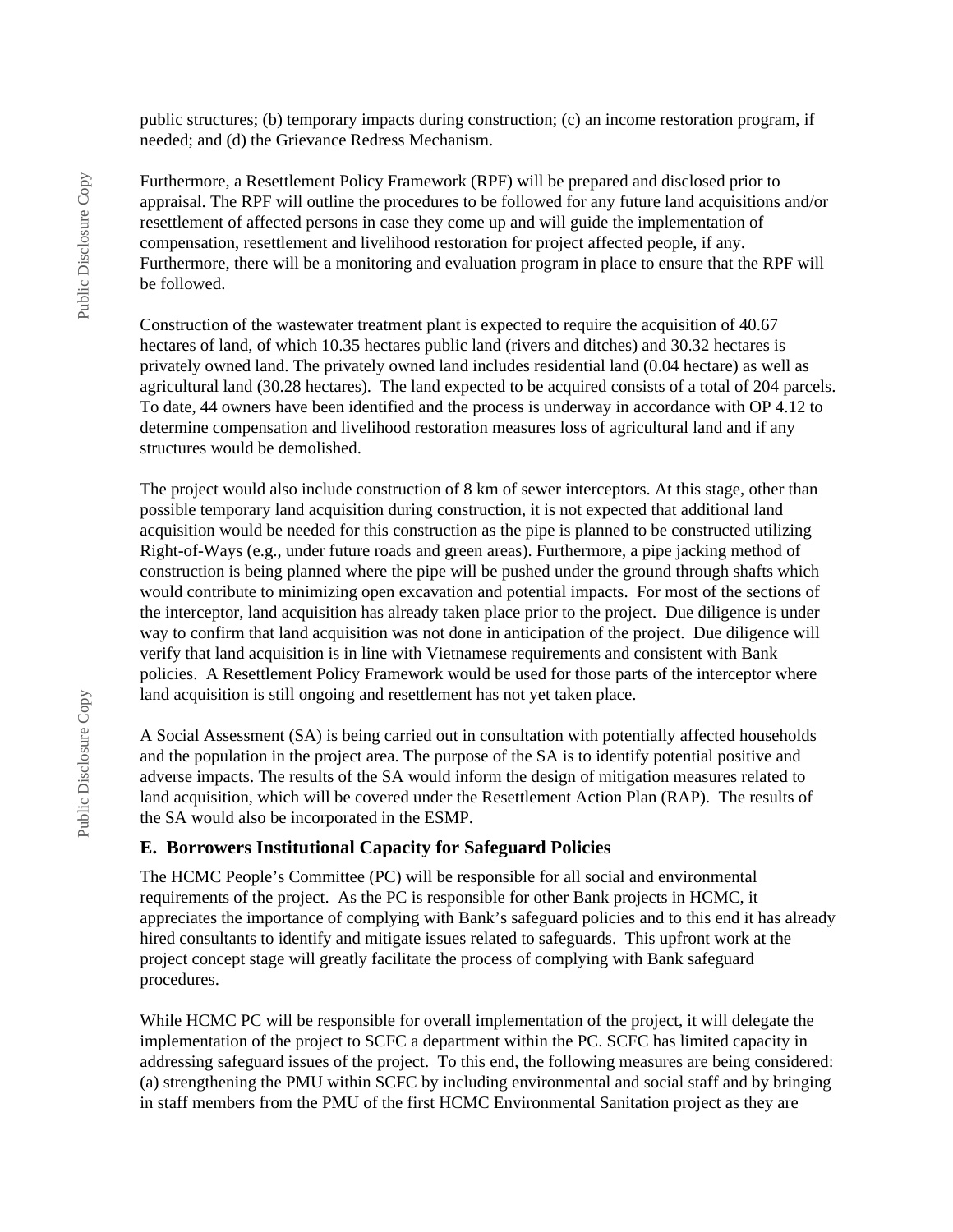familiar with Bank procedure; (b) providing training through workshops and otherwise during project preparation and implementation; and (c) hiring key safeguard consultants during the preparation and implementation stage of the project.

### **F. Environmental and Social Safeguards Specialists on the Team**

Silvia Del Pilar Larreamendy Ricardo (EASVS)

Peter Leonard (EASDE)

Tuan Anh Le (EASVS)

## **II. SAFEGUARD POLICIES THAT MIGHT APPLY**

| <b>Safeguard Policies</b>                         | <b>Triggered?</b> | <b>Explanation (Optional)</b>                                                                                                                                                                                                                                                        |
|---------------------------------------------------|-------------------|--------------------------------------------------------------------------------------------------------------------------------------------------------------------------------------------------------------------------------------------------------------------------------------|
| Environmental Assessment OP/<br>BP 4.01           | Yes               | The impact of the project will be significant and<br>diverse.                                                                                                                                                                                                                        |
| Natural Habitats OP/BP 4.04                       | <b>TBD</b>        | The project is located in a highly urbanized area<br>and in a zone that is already largely modified by<br>human intervention. Although it is not<br>anticipated that there will be any adverse<br>impacts on natural habitats, this will be<br>confirmed during project preparation. |
| Forests OP/BP 4.36                                | <b>TBD</b>        | It is not expected that project investments will<br>pass through any environmentally sensitive<br>forests or national parks. This will be<br>confirmed during the project preparation.                                                                                               |
| Pest Management OP 4.09                           | <b>TBD</b>        | To be determined during project preparation.                                                                                                                                                                                                                                         |
| Physical Cultural Resources OP/<br><b>BP</b> 4.11 | N <sub>o</sub>    | It is not anticipated that the project will<br>adversely affect any physical cultural resources.                                                                                                                                                                                     |
| Indigenous Peoples OP/BP 4.10                     | N <sub>o</sub>    | A screening was carried out which indicated<br>that there are no Ethnic Minority population in<br>the area.                                                                                                                                                                          |
| Involuntary Resettlement OP/BP<br>4.12            | Yes               | The project will involve resettlement of people<br>due construction activities at the WWTP.                                                                                                                                                                                          |
| Safety of Dams OP/BP 4.37                         | N <sub>o</sub>    | The project does not involve any new dams.                                                                                                                                                                                                                                           |
| Projects on International<br>Waterways OP/BP 7.50 | No                | The project is not located on international<br>waterways.                                                                                                                                                                                                                            |
| Projects in Disputed Areas OP/BP<br>7.60          | N <sub>o</sub>    | The project is not located in disputed areas.                                                                                                                                                                                                                                        |

## **III. SAFEGUARD PREPARATION PLAN**

- **A. Tentative target date for preparing the PAD Stage ISDS:** 31-May-2013
- **B. Time frame for launching and completing the safeguard-related studies that may be needed. The specific studies and their timing1 should be specified in the PAD-stage ISDS:**

Environmental Impact Assessment - May 2013

 $1$  Reminder: The Bank's Disclosure Policy requires that safeguard-related documents be disclosed before appraisal (i) at the InfoShop and (ii) in country, at publicly accessible locations and in a form and language that are accessible to potentially affected persons.